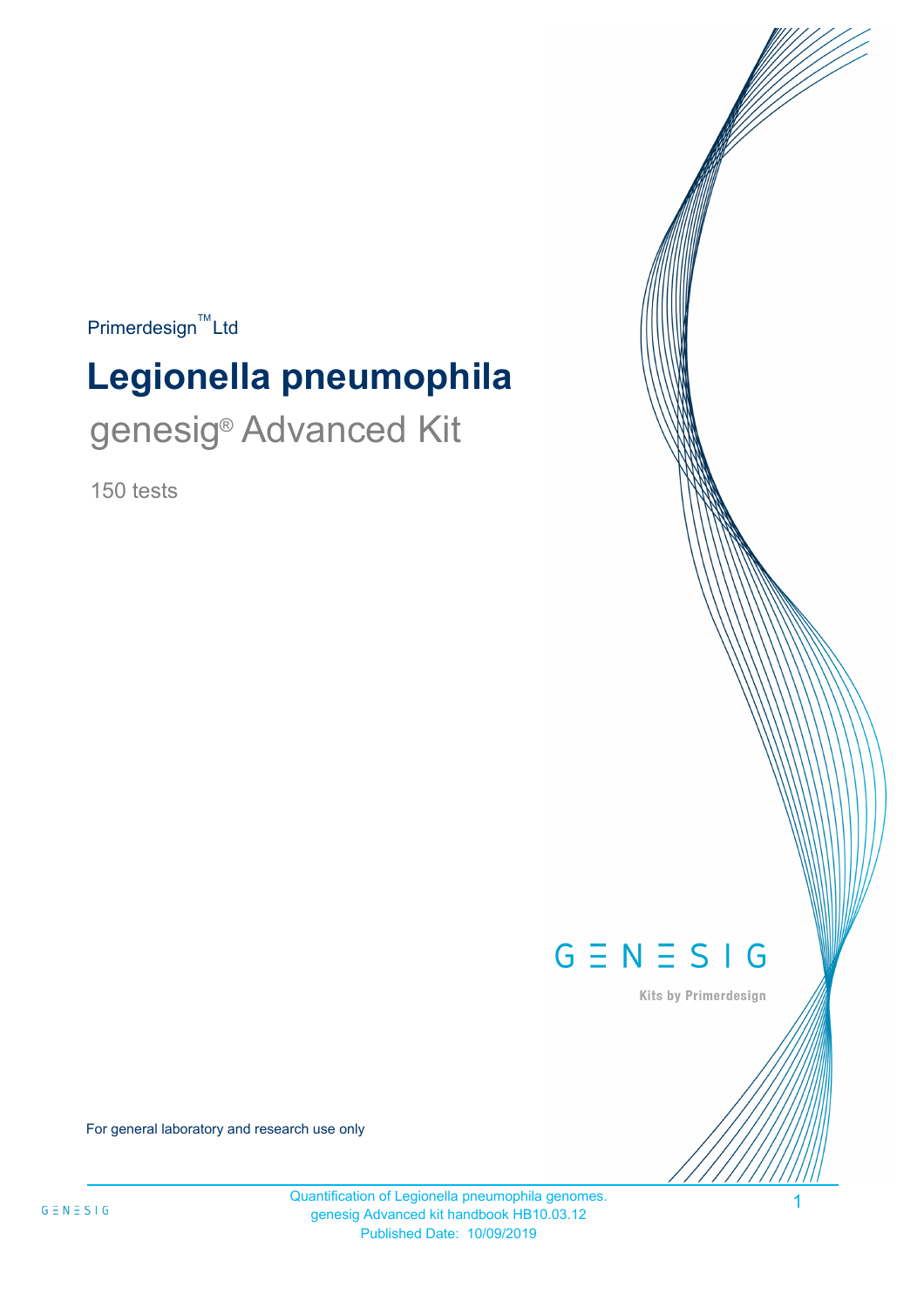# Introduction to Legionella pneumophila

Legionella pneumophila is an aerobic, pleomorphic, flagellated, nonspore-forming gramnegative bacterium from the genus Legionella that inhabits freshwater ecosystems, where it is present in biofilm or as planktonic form. L. pneumophila is mainly found associated with protozoa, which serve as protection from hostile environments and as replication niche. If inhaled, L. pneumophila is able to infect and replicate in human alveolar macrophages (within the lungs), eventually causing Legionnaires' disease which often leads to severe pneumonia. L. pneumophila transmission to humans occurs primarily from man-made environmental sources. As Legionella is an opportunistic pathogen, immune-compromised persons, those with chronic lung diseases, the elderly, smokers and men are more susceptible to contract the disease.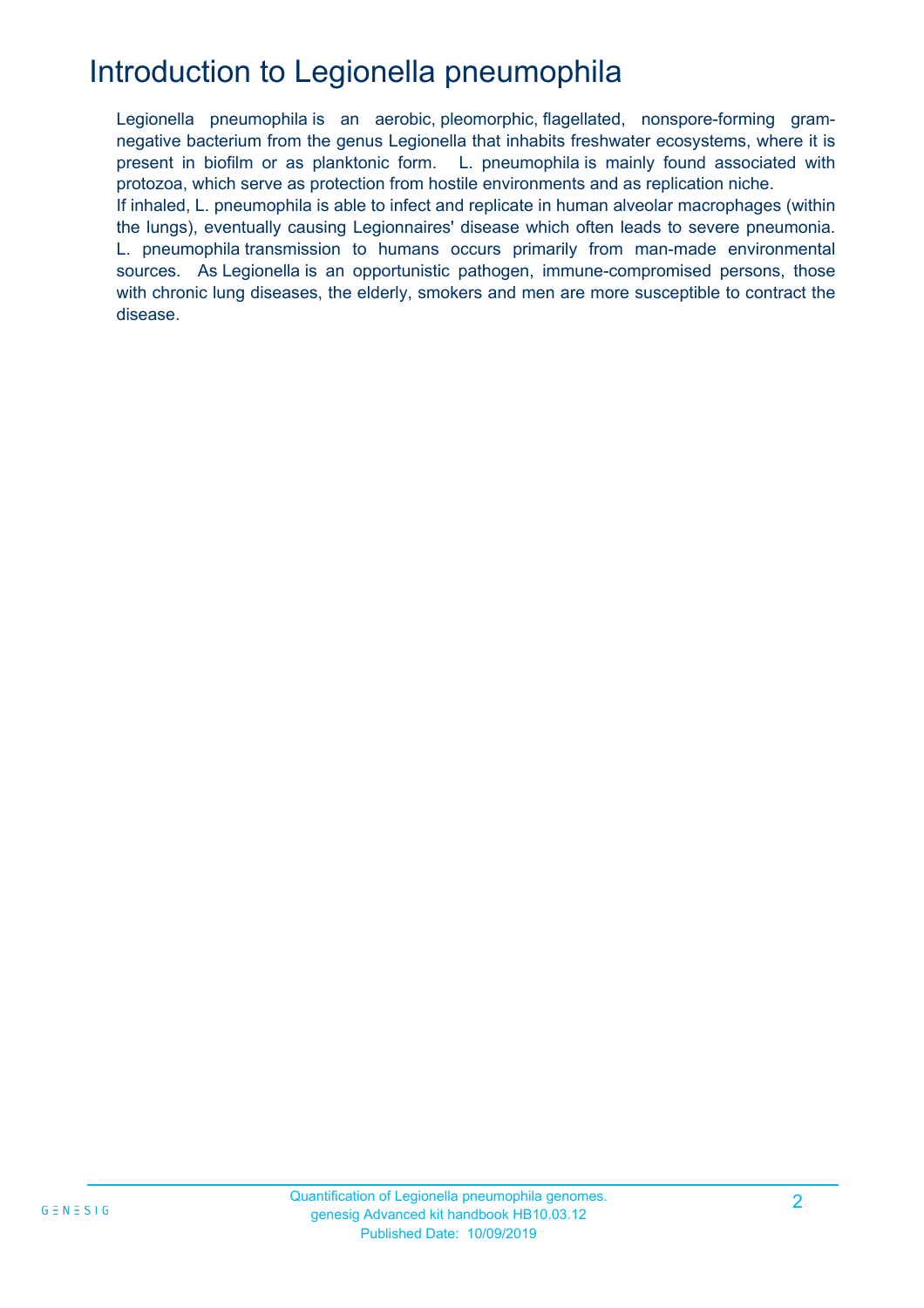# **Specificity**

MAX MIN The Primerdesign genesig Kit for Legionella pneumophila (L.pneumophila) genomes is designed for the in vitro quantification of L.pneumophila genomes. The kit is designed to have a broad detection profile. Specifically, the primers represent 100% homology with over 95% of the NCBI database reference sequences available at the time of design.

The dynamics of genetic variation means that new sequence information may become available after the initial design. Primerdesign periodically reviews the detection profiles of our kits and when required releases new versions.

'Assays are designed to specifically detect the query target(s) at the >95% homology and identity level in sillico and to prevent detection of any off-target sequences (unless specified ).

If you require further information, or have a specific question about the detection profile of this kit then please send an e.mail to enquiry@primerdesign.co.uk and our bioinformatics team will answer your question.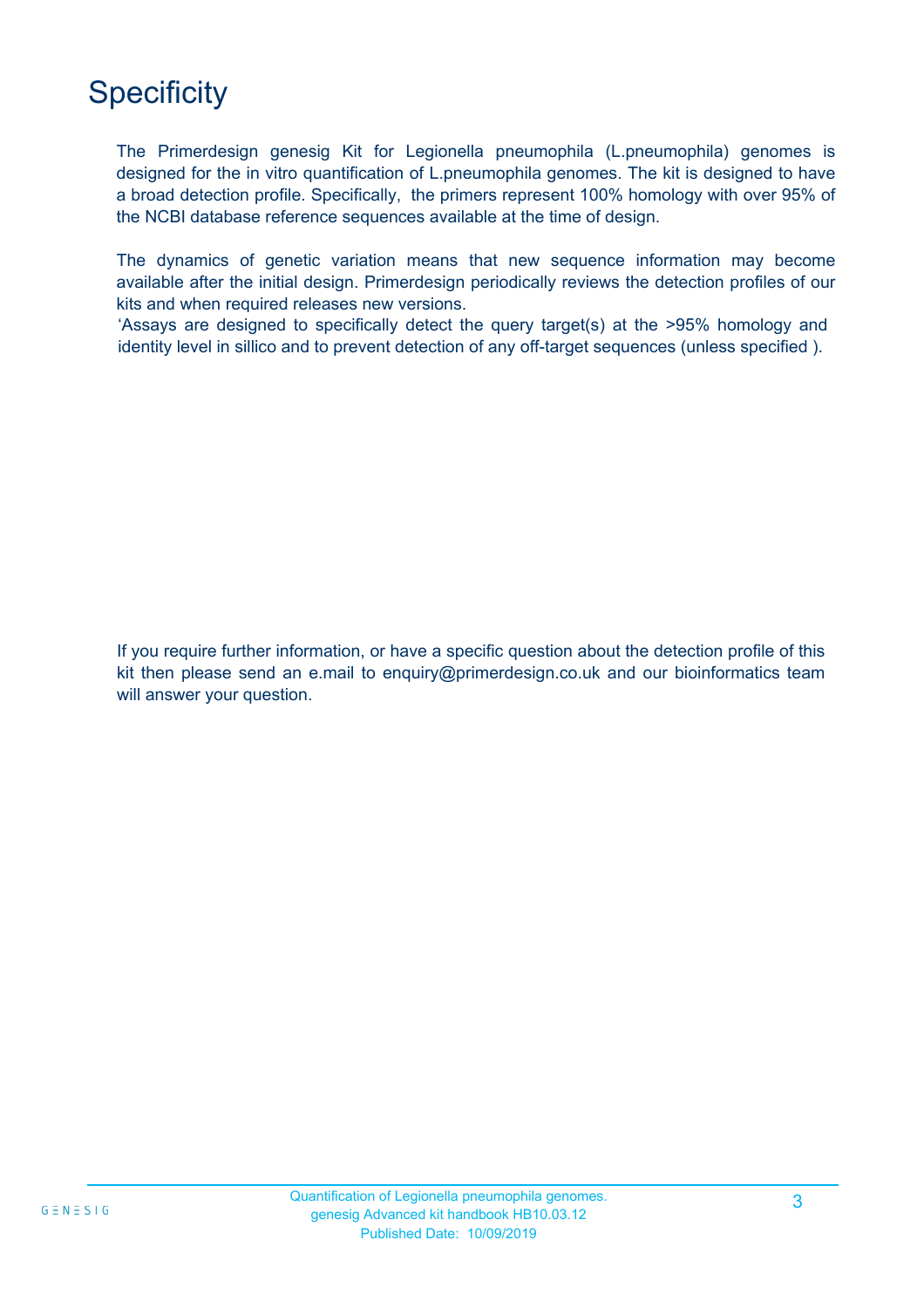## Kit contents

- **L.pneumophila specific primer/probe mix (150 reactions BROWN)** FAM labelled
- **L.pneumophila positive control template (for Standard curve RED)**
- **Internal extraction control primer/probe mix (150 reactions BROWN)** VIC labelled as standard
- **Internal extraction control DNA (150 reactions BLUE)**
- **Endogenous control primer/probe mix (150 reactions BROWN)** FAM labelled
- **RNase/DNase free water (WHITE)** for resuspension of primer/probe mixes
- **Template preparation buffer (YELLOW)** for resuspension of internal control template, positive control template and standard curve preparation

### Reagents and equipment to be supplied by the user

#### **Real-time PCR Instrument**

#### **Extraction kit**

This kit is recommended for use with genesig Easy DNA/RNA extraction kit. However, it is designed to work well with all processes that yield high quality RNA and DNA with minimal PCR inhibitors.

#### **oasig**TM **lyophilised or Precision**®**PLUS 2X qPCR Master Mix**

This kit is intended for use with oasig or PrecisionPLUS 2X qPCR Master Mix.

**Pipettors and Tips**

**Vortex and centrifuge**

**Thin walled 1.5 ml PCR reaction tubes**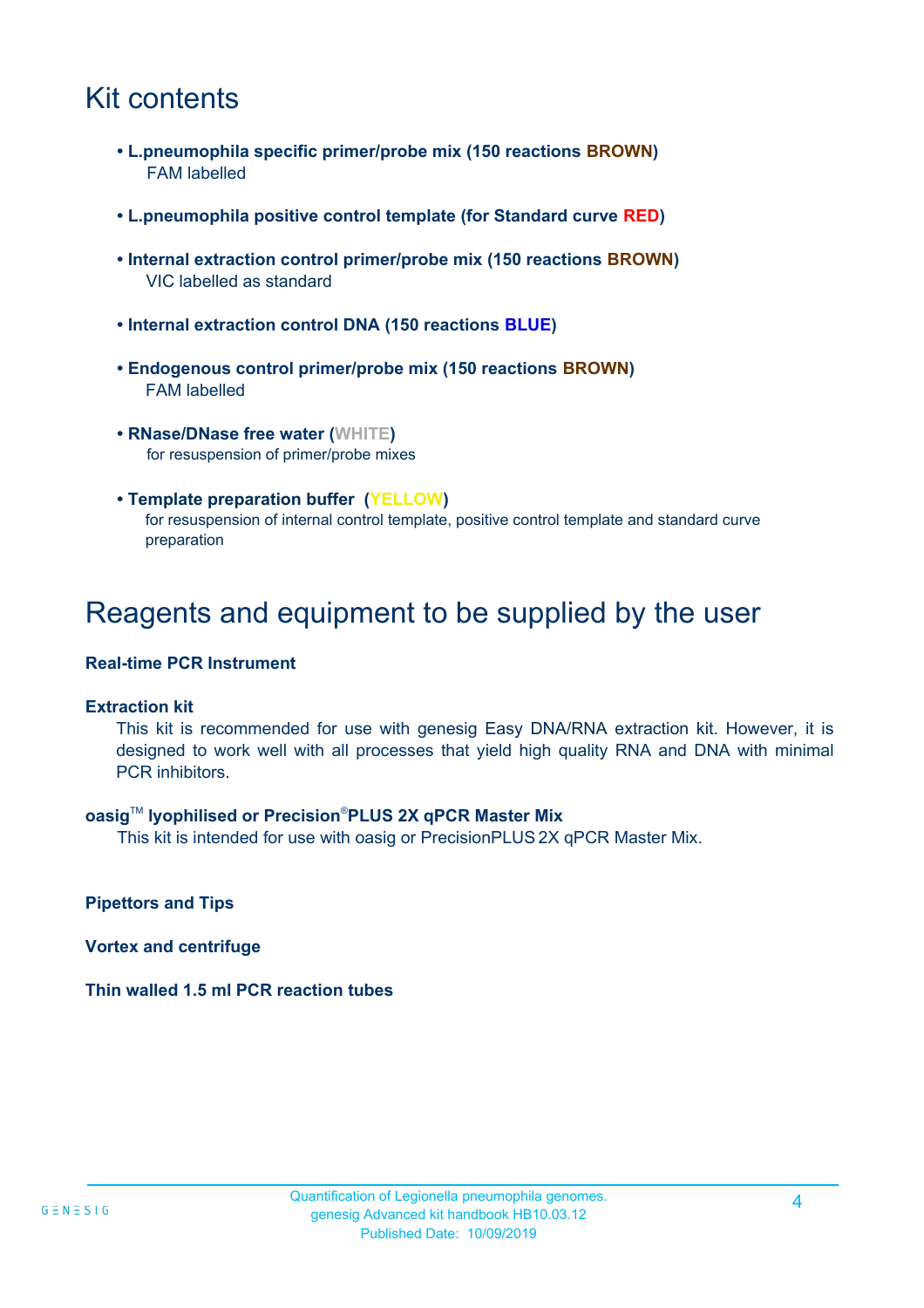### Kit storage and stability

This kit is stable at room temperature but should be stored at -20ºC on arrival. Once the lyophilised components have been resuspended they should not be exposed to temperatures above -20°C for longer than 30 minutes at a time and unnecessary repeated freeze/thawing should be avoided. The kit is stable for six months from the date of resuspension under these circumstances.

If a standard curve dilution series is prepared this can be stored frozen for an extended period. If you see any degradation in this serial dilution a fresh standard curve can be prepared from the positive control.

Primerdesign does not recommend using the kit after the expiry date stated on the pack.

### Suitable sample material

All kinds of sample material suited for PCR amplification can be used. Please ensure the samples are suitable in terms of purity, concentration, and DNA integrity (An internal PCR control is supplied to test for non specific PCR inhibitors). Always run at least one negative control with the samples. To prepare a negative-control, replace the template DNA sample with RNase/DNase free water.

### Dynamic range of test

Under optimal PCR conditions genesig L.pneumophila detection kits have very high priming efficiencies of >90% and can detect less than 100 copies of target template.

### Notices and disclaimers

This product is developed, designed and sold for research purposes only. It is not intended for human diagnostic or drug purposes or to be administered to humans unless clearly expressed for that purpose by the Food and Drug Administration in the USA or the appropriate regulatory authorities in the country of use. During the warranty period Primerdesign genesig detection kits allow precise and reproducible data recovery combined with excellent sensitivity. For data obtained by violation to the general GLP guidelines and the manufacturer's recommendations the right to claim under guarantee is expired. PCR is a proprietary technology covered by several US and foreign patents. These patents are owned by Roche Molecular Systems Inc. and have been sub-licensed by PE Corporation in certain fields. Depending on your specific application you may need a license from Roche or PE to practice PCR. Additional information on purchasing licenses to practice the PCR process may be obtained by contacting the Director of Licensing at Roche Molecular Systems, 1145 Atlantic Avenue, Alameda, CA 94501 or Applied Biosystems business group of the Applera Corporation, 850 Lincoln Centre Drive, Foster City, CA 94404. In addition, the 5' nuclease assay and other homogeneous amplification methods used in connection with the PCR process may be covered by U.S. Patents 5,210,015 and 5,487,972, owned by Roche Molecular Systems, Inc, and by U.S. Patent 5,538,848, owned by The Perkin-Elmer Corporation.

# **Trademarks**

Primerdesign™ is a trademark of Primerdesign Ltd.

genesig $^\circledR$  is a registered trademark of Primerdesign Ltd.

The PCR process is covered by US Patents 4,683,195, and 4,683,202 and foreign equivalents owned by Hoffmann-La Roche AG. BI, ABI PRISM® GeneAmp® and MicroAmp® are registered trademarks of the Applera Genomics (Applied Biosystems Corporation). BIOMEK® is a registered trademark of Beckman Instruments, Inc.; iCycler™ is a registered trademark of Bio-Rad Laboratories, Rotor-Gene is a trademark of Corbett Research. LightCycler™ is a registered trademark of the Idaho Technology Inc. GeneAmp®, TaqMan® and AmpliTaqGold® are registered trademarks of Roche Molecular Systems, Inc., The purchase of the Primerdesign™ reagents cannot be construed as an authorization or implicit license to practice PCR under any patents held by Hoffmann-LaRoche Inc.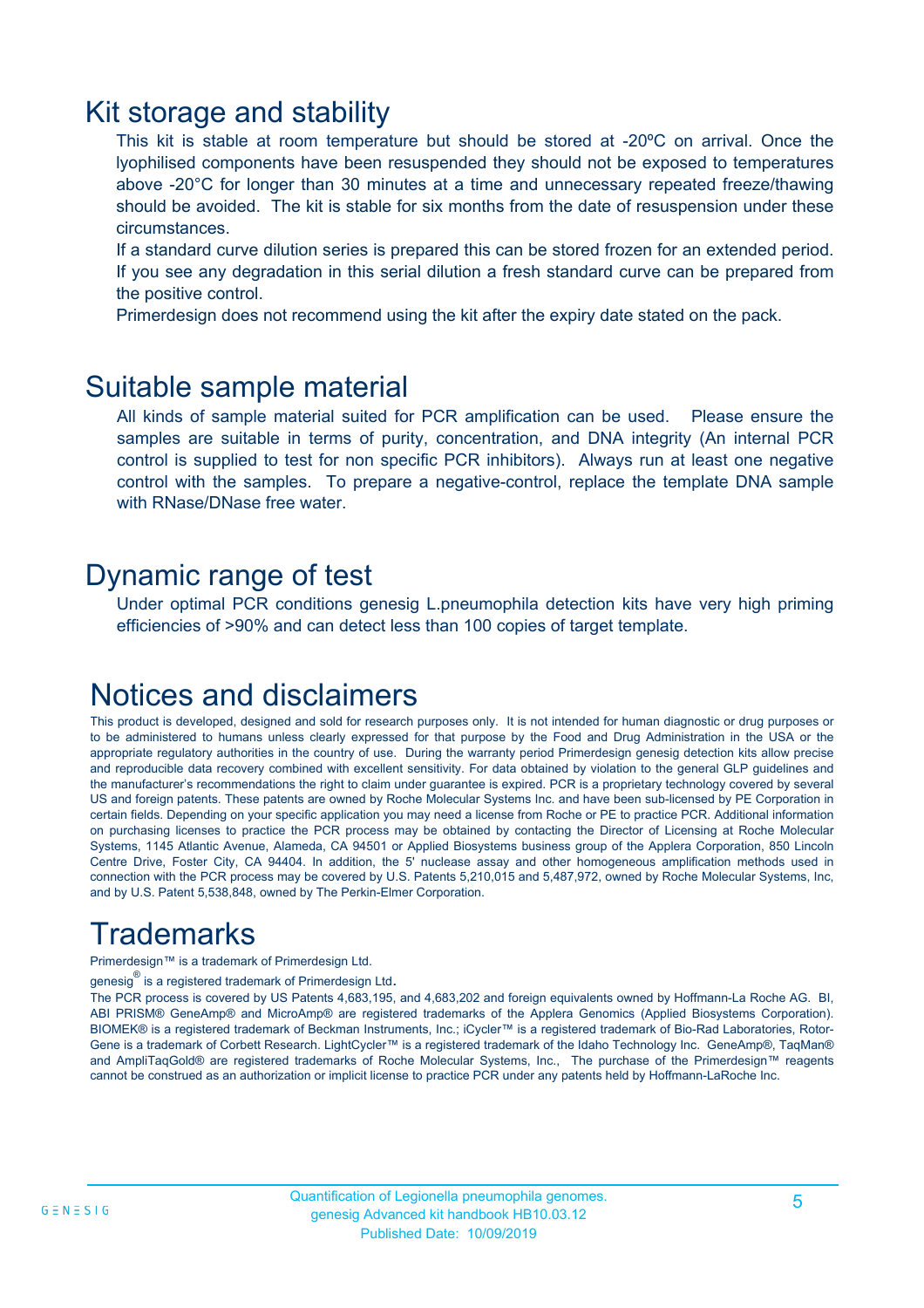## Principles of the test

#### **Real-time PCR**

A L.pneumophila specific primer and probe mix is provided and this can be detected through the FAM channel.

The primer and probe mix provided exploits the so-called TaqMan® principle. During PCR amplification, forward and reverse primers hybridize to the L.pneumophila DNA. A fluorogenic probe is included in the same reaction mixture which consists of a DNA probe labeled with a 5`-dye and a 3`-quencher. During PCR amplification, the probe is cleaved and the reporter dye and quencher are separated. The resulting increase in fluorescence can be detected on a range of qPCR platforms.

#### **Positive control**

For copy number determination and as a positive control for the PCR set up, the kit contains a positive control template. This can be used to generate a standard curve of L.pneumophila copy number / Cq value. Alternatively the positive control can be used at a single dilution where full quantitative analysis of the samples is not required. Each time the kit is used, at least one positive control reaction must be included in the run. A positive result indicates that the primers and probes for detecting the target L.pneumophila gene worked properly in that particular experimental scenario. If a negative result is obtained the test results are invalid and must be repeated. Care should be taken to ensure that the positive control does not contaminate any other kit component which would lead to false-positive results. This can be achieved by handling this component in a Post PCR environment. Care should also be taken to avoid cross-contamination of other samples when adding the positive control to the run. This can be avoided by sealing all other samples and negative controls before pipetting the positive control into the positive control well.

#### **Negative control**

To validate any positive findings a negative control reaction should be included every time the kit is used. For this reaction the RNase/DNase free water should be used instead of template. A negative result indicates that the reagents have not become contaminated while setting up the run.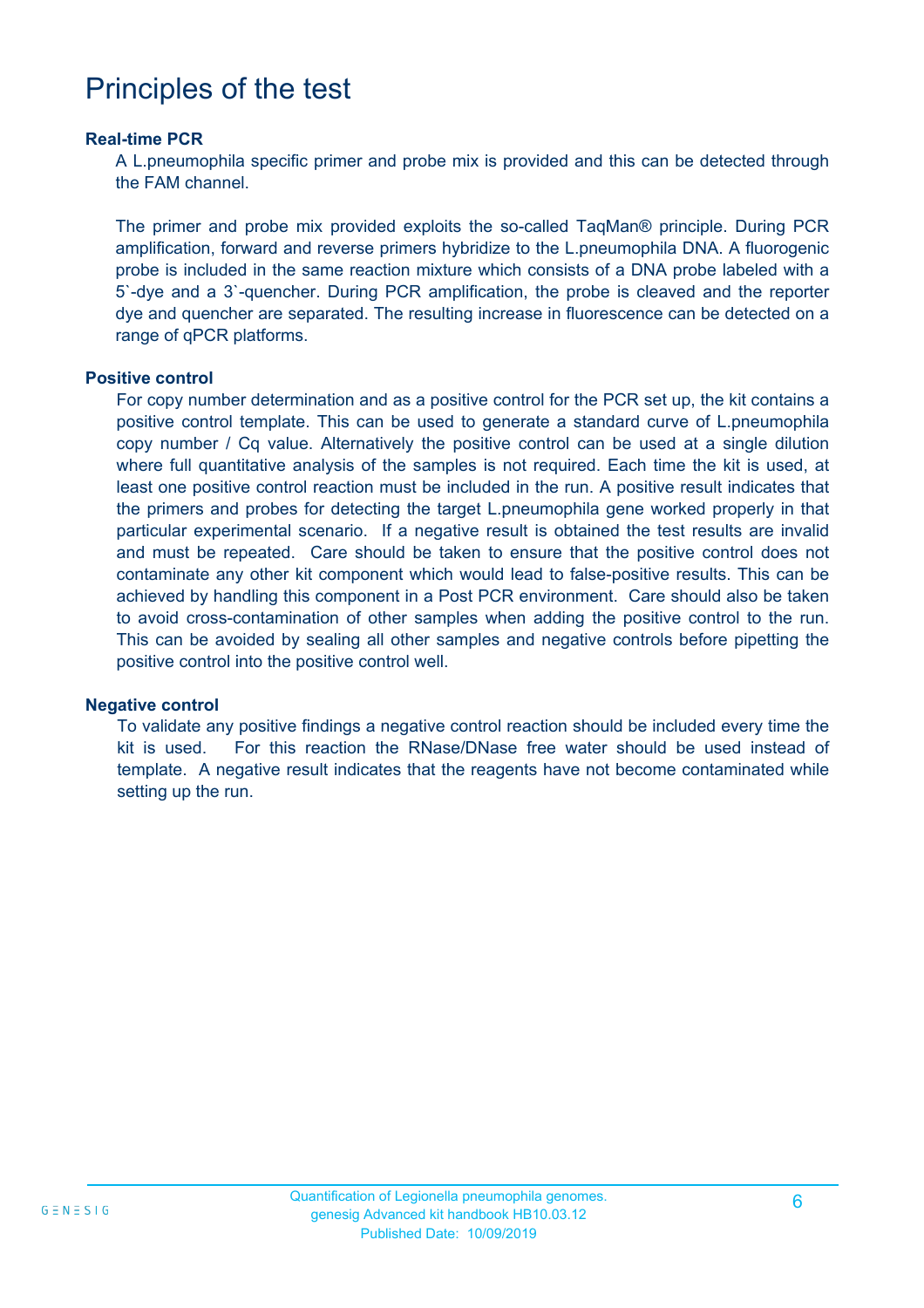#### **Internal DNA extraction control**

When performing DNA extraction, it is often advantageous to have an exogenous source of DNA template that is spiked into the lysis buffer. This control DNA is then co-purified with the sample DNA and can be detected as a positive control for the extraction process. Successful co-purification and qPCR for the control DNA also indicates that PCR inhibitors are not present at a high concentration.

A separate primer and probe mix are supplied with this kit to detect the exogenous DNA using qPCR. The primers are present at PCR limiting concentrations which allows multiplexing with the target sequence primers. Amplification of the control DNA does not interfere with detection of the L.pneumophila target DNA even when present at low copy number. The Internal control is detected through the VIC channel and gives a Cq value of 28+/-3.

#### **Endogenous control**

To confirm extraction of a valid biological template, a primer and probe mix is included to detect an endogenous gene. Detection of the endogenous control is through the FAM channel and it is NOT therefore possible to perform a multiplex with the L.pneumophila primers. A poor endogenous control signal may indicate that the sample did not contain sufficient biological material.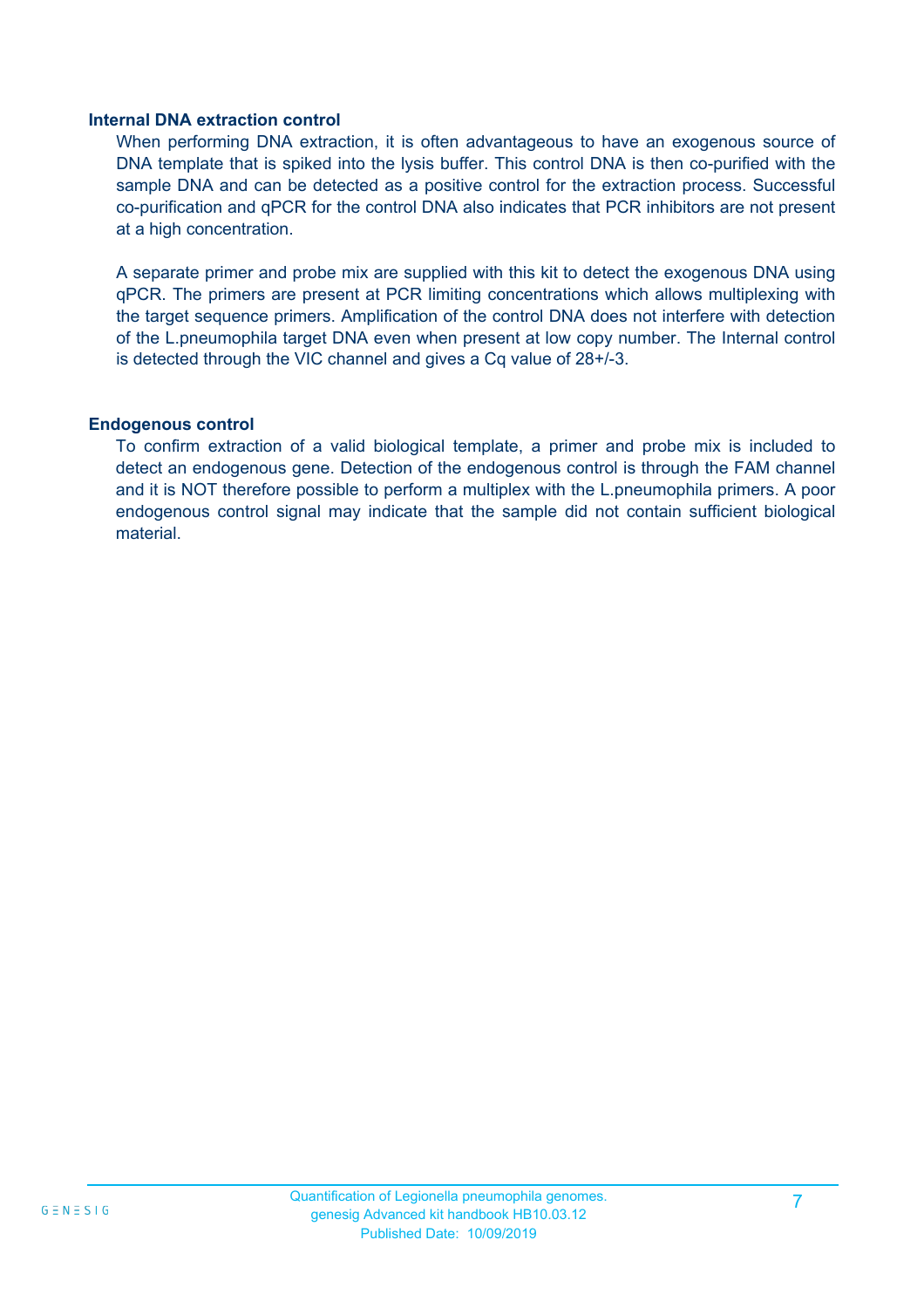### Resuspension protocol

To minimize the risk of contamination with foreign DNA, we recommend that all pipetting be performed in a PCR clean environment. Ideally this would be a designated PCR lab or PCR cabinet. Filter tips are recommended for all pipetting steps.

#### **1. Pulse-spin each tube in a centrifuge before opening.**

This will ensure lyophilised primer and probe mix is in the base of the tube and is not spilt upon opening the tube.

#### **2. Resuspend the primer/probe mixes in the RNase/DNase free water supplied, according to the table below:**

To ensure complete resuspension, vortex each tube thoroughly.

| Component - resuspend in water                       |          |  |  |
|------------------------------------------------------|----------|--|--|
| <b>Pre-PCR pack</b>                                  |          |  |  |
| L.pneumophila primer/probe mix (BROWN)               | $165$ µl |  |  |
| Internal extraction control primer/probe mix (BROWN) | $165$ µl |  |  |
| Endogenous control primer/probe mix (BROWN)          | $165$ µ  |  |  |

**3. Resuspend the internal control template and positive control template in the template preparation buffer supplied, according to the table below:**

To ensure complete resuspension, vortex each tube thoroughly.

| Component - resuspend in template preparation buffer |  |  |
|------------------------------------------------------|--|--|
| <b>Pre-PCR heat-sealed foil</b>                      |  |  |
| Internal extraction control DNA (BLUE)               |  |  |
| <b>Post-PCR heat-sealed foil</b>                     |  |  |
| L.pneumophila Positive Control Template (RED) *      |  |  |

\* This component contains high copy number template and is a VERY significant contamination risk. It must be opened and handled in a separate laboratory environment, away from the other components.

### DNA extraction

The internal extraction control DNA can be added either to the DNA lysis/extraction buffer or to the DNA sample once it has been resuspended in lysis buffer.

**DO NOT add the internal extraction control DNA directly to the unprocessed biological sample as this will lead to degradation and a loss in signal.**

- **1. Add 4µl of the Internal extraction control DNA (BLUE) to each sample in DNA lysis/extraction buffer per sample.**
- **2. Complete DNA extraction according to the manufacturers protocols.**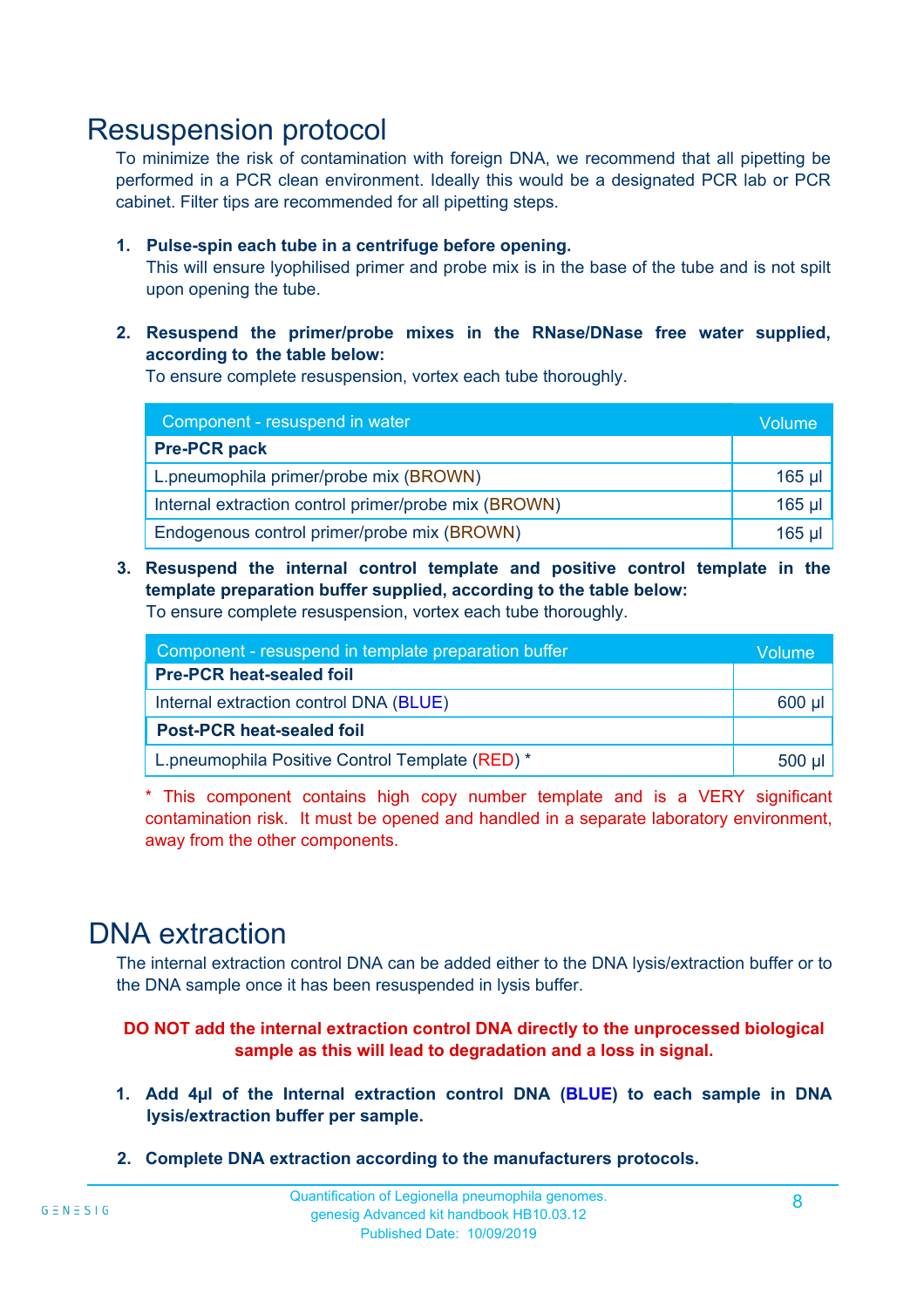# qPCR detection protocol

**1. For each DNA sample prepare a reaction mix according to the table below:** Include sufficient reactions for positive and negative controls.

| Component <sup>'</sup>                               | Volume       |
|------------------------------------------------------|--------------|
| oasig or PrecisionPLUS 2X qPCR Master Mix            | 10 µ $\vert$ |
| L.pneumophila primer/probe mix (BROWN)               | 1 µI ,       |
| Internal extraction control primer/probe mix (BROWN) | 1 $\mu$      |
| <b>RNase/DNase free water (WHITE)</b>                | $3 \mu$      |
| <b>Final Volume</b>                                  | 15 ul        |

**2. For each DNA sample prepare an endogenous control reaction according to the table below (Optional):**

**This control reaction will provide useful information regarding the quality of the biological sample.**

| Component                                   | Volume'         |
|---------------------------------------------|-----------------|
| oasig or PrecisionPLUS 2X qPCR Master Mix   | $10 \mu$        |
| Endogenous control primer/probe mix (BROWN) | 1 µl            |
| <b>RNase/DNase free water (WHITE)</b>       | $4 \mu$         |
| <b>Final Volume</b>                         | 15 <sub>µ</sub> |

- **3. Pipette 15µl of each mix into individual wells according to your qPCR experimental plate set up.**
- **4. Prepare sample DNA templates for each of your samples.**
- **5. Pipette 5µl of DNA template into each well, according to your experimental plate set up.**

For negative control wells use 5µl of RNase/DNase free water. The final volume in each well is 20ul.

**6. If a standard curve is included for quantitative analysis, prepare a reaction mix according to the table below:**

| Component                                 | Volume  |
|-------------------------------------------|---------|
| oasig or PrecisionPLUS 2X qPCR Master Mix | 10 µl   |
| L.pneumophila primer/probe mix (BROWN)    | $1$ µl  |
| <b>RNase/DNase free water (WHITE)</b>     | $4 \mu$ |
| <b>Final Volume</b>                       | $15$ µ  |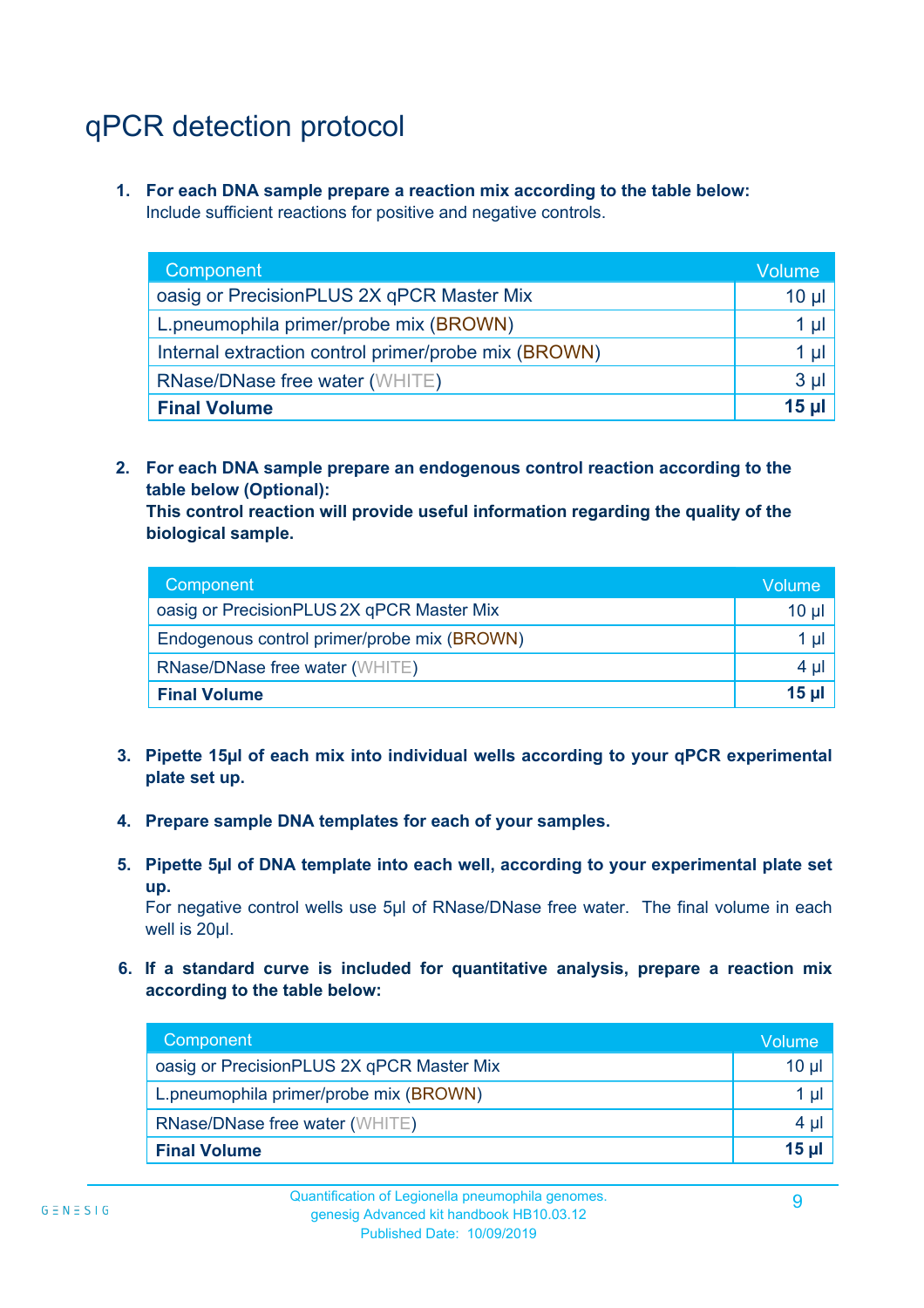#### **7. Preparation of standard curve dilution series.**

- 1) Pipette 90µl of template preparation buffer into 5 tubes and label 2-6
- 2) Pipette 10µl of Positive Control Template (RED) into tube 2
- 3) Vortex thoroughly
- 4) Change pipette tip and pipette 10µl from tube 2 into tube 3
- 5) Vortex thoroughly

Repeat steps 4 and 5 to complete the dilution series International Units No international units  $\frac{1}{2}$ 

| <b>Standard Curve</b>         | <b>Copy Number</b>     |
|-------------------------------|------------------------|
| Tube 1 Positive control (RED) | $2 \times 10^5$ per µl |
| Tube 2                        | $2 \times 10^4$ per µl |
| Tube 3                        | $2 \times 10^3$ per µl |
| Tube 4                        | $2 \times 10^2$ per µl |
| Tube 5                        | 20 per µl              |
| Tube 6                        | 2 per µl               |

**8. Pipette 5µl of standard template into each well for the standard curve according to your experimental plate set up.**

The final volume in each well is 20µl.

# qPCR amplification protocol

Amplification conditions using oasig or PrecisionPLUS 2X qPCR Master Mix.

|             | <b>Step</b>              | <b>Time</b>     | Temp           |
|-------------|--------------------------|-----------------|----------------|
|             | Enzyme activation        | 2 min           | 95 $°C$        |
| Cycling x50 | Denaturation             | 10 <sub>s</sub> | $95^{\circ}$ C |
|             | <b>DATA COLLECTION *</b> | 60 s            | 60 °C          |

\* Fluorogenic data should be collected during this step through the FAM and VIC channels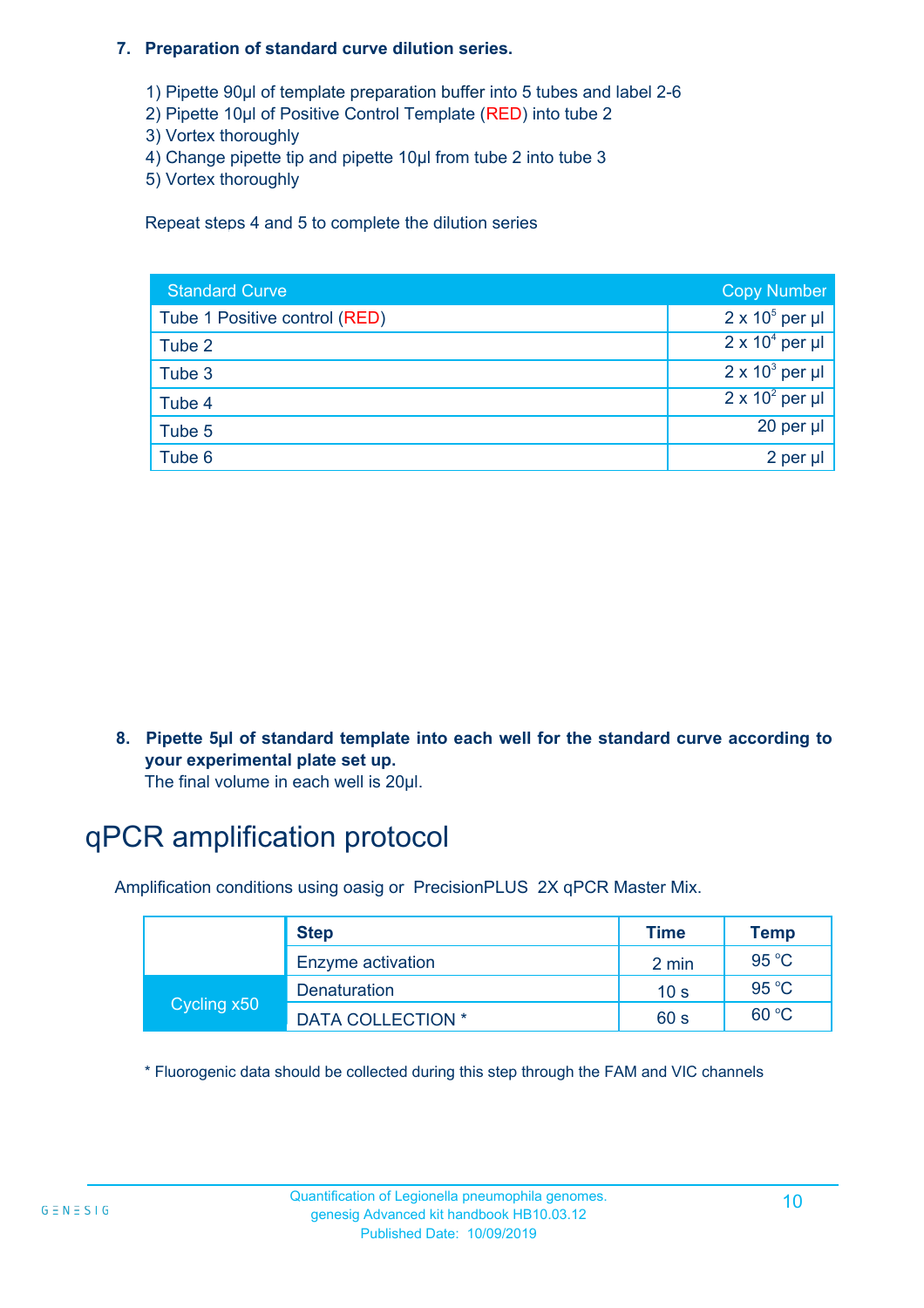# Interpretation of results

| <b>Target</b><br>(FAM) | Internal<br>control<br>(VIC) | <b>Positive</b><br>control | <b>Negative</b><br>control | Interpretation                                                                                                  |
|------------------------|------------------------------|----------------------------|----------------------------|-----------------------------------------------------------------------------------------------------------------|
| $\leq 30$              | $+ / -$                      | ٠                          |                            | <b>POSITIVE QUANTITATIVE RESULT</b><br>calculate copy number                                                    |
| > 30                   | ٠                            | ÷                          |                            | <b>POSITIVE QUANTITATIVE RESULT</b><br>calculate copy number                                                    |
| > 30                   |                              | ÷                          |                            | <b>POSITIVE QUALITATIVE RESULT</b><br>do not report copy number as this may<br>be due to poor sample extraction |
|                        | ٠                            | ÷                          |                            | <b>NEGATIVE RESULT</b>                                                                                          |
| $+ / -$                | $+ 1 -$                      | ٠                          | $\leq 35$                  | <b>EXPERIMENT FAILED</b><br>due to test contamination                                                           |
| $+ 1 -$                | $+ / -$                      | ٠                          | $> 35$                     | *                                                                                                               |
|                        |                              | ٠                          |                            | <b>SAMPLE PREPARATION FAILED</b>                                                                                |
|                        |                              |                            | + / -                      | <b>EXPERIMENT FAILED</b>                                                                                        |

Positive control template (**RED**) is expected to amplify between Cq 16 and 23. Failure to satisfy this quality control criterion is a strong indication that the experiment has been compromised.

\*Where the test sample is positive and the negative control is positive with a Cq > 35, the sample must be reinterpreted based on the relative signal strength of the two results:



If the sample amplifies  $> 5$  Cq earlier than the negative control then the sample should be reinterpreted (via the table above) with the negative control verified as negative.



If the sample amplifies < 5 Cq earlier than the negative control then the positive sample result is invalidated and the result should be determined inconclusive due to test contamination. The test for this sample should be repeated.